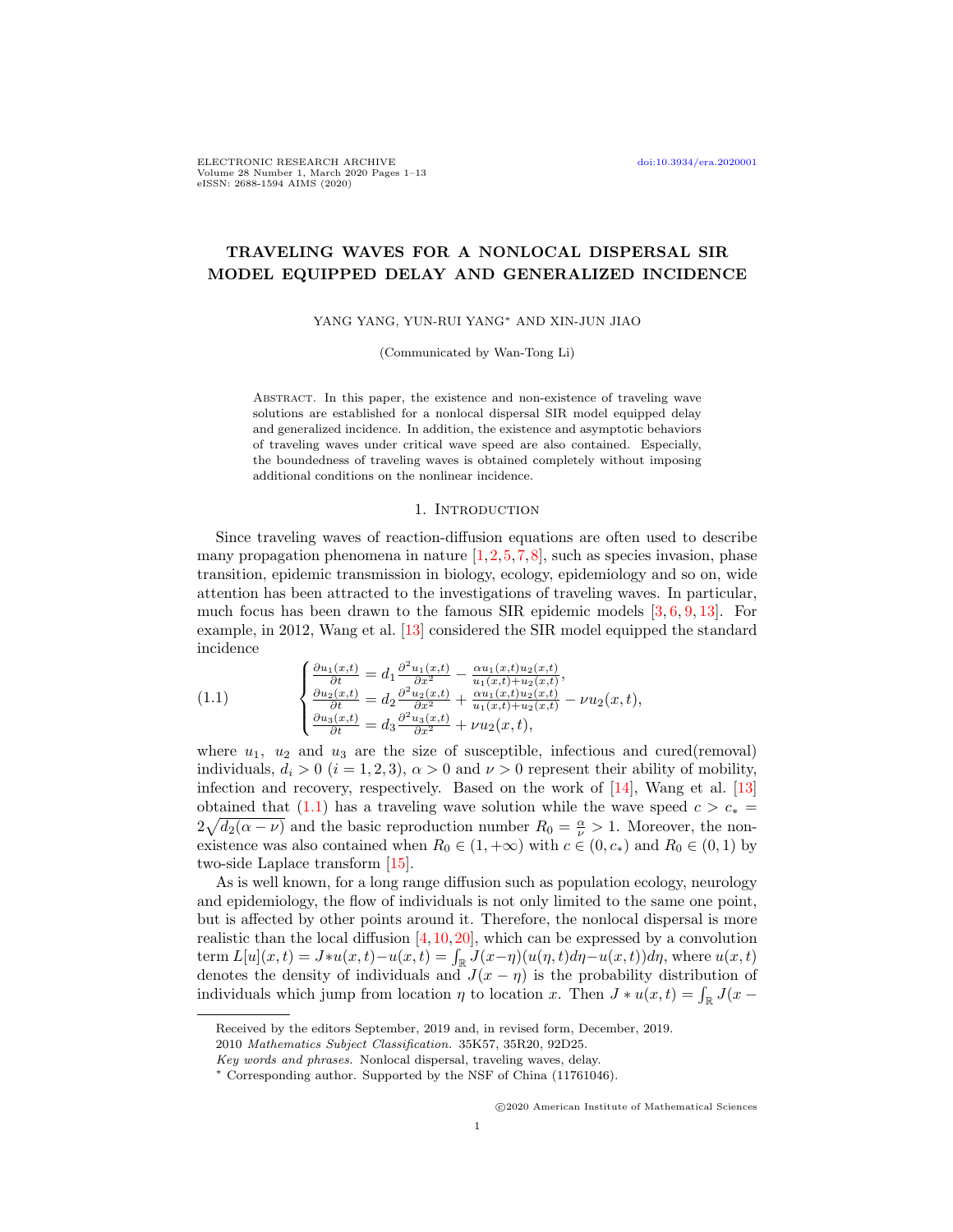$\eta$ u( $\eta$ , t)d $\eta$  denotes the rate at which individuals are arriving at location x from all other locations, while the term  $-u(x,t) = -\int_{\mathbb{R}} J(x-\eta)u(x,t)d\eta$  is the rate at which they are leaving location  $x$  to travel to all other locations. Thus, the nonlocal dispersal  $L[u](x, t)$  can be biologically interpreted as the net increasing rate of  $u(x, t)$ . In 2014, by the same method in [\[13\]](#page-12-0), Li and Yang [\[11\]](#page-12-5) inspected the nonlocal dispersal situation of  $(1.1)$ :

$$
(1.2)
$$

$$
\begin{cases} \frac{\partial u_1(x,t)}{\partial t} = d_1 \int_{\mathbb{R}} J(x-\eta)(u_1(\eta,t) - u_1(x,t)) d\eta - \frac{\alpha u_1(x,t) u_2(x,t)}{u_1(x,t) + u_2(x,t)},\\ \frac{\partial u_2(x,t)}{\partial t} = d_2 \int_{\mathbb{R}} J(x-\eta)(u_2(\eta,t) - u_2(x,t)) d\eta + \frac{\alpha u_1(x,t) u_2(x,t)}{u_1(x,t) + u_2(x,t)} - \nu u_2(x,t),\\ \frac{\partial u_3(x,t)}{\partial t} = d_3 \int_{\mathbb{R}} J(x-\eta)(u_3(\eta,t) - u_3(x,t)) d\eta + \nu u_3(x,t), \end{cases}
$$

where  $\int_{\mathbb{R}} J(x - \eta)u(\eta, t)d\eta := J * u$  denotes the normal convolution. For other related works, one can refer to [\[17,](#page-12-6) [18\]](#page-12-7).

Furthermore, the state of time delay exists universally in the objective material world  $[12, 16]$  $[12, 16]$  $[12, 16]$ . In addition, the general incidence is more extensive to illustrate the disease spread process than the special standard incidence. For the above reasons, Zhang et al. [\[19\]](#page-12-10) considered the following SIR model (1.3)

<span id="page-1-0"></span>
$$
\begin{cases}\n\frac{\partial u_1(x,t)}{\partial t} = d_1 \int_{\mathbb{R}} J(x-\eta)(u_1(\eta,t) - u_1(x,t)) d\eta - f(u_1(x,t))g(u_2(x,t-\tau)),\\
\frac{\partial u_2(x,t)}{\partial t} = d_2 \int_{\mathbb{R}} J(x-\eta)(u_2(\eta,t) - u_2(x,t)) d\eta\\
+ f(u_1(x,t))g(u_2(x,t-\tau)) - \nu u_2(x,t),\\
\frac{\partial u_3(x,t)}{\partial t} = d_3 \int_{\mathbb{R}} J(x-\eta)(u_3(\eta,t) - u_3(x,t)) d\eta + \nu u_2(x,t).\n\end{cases}
$$

They showed that there is a number  $c_* > 0$  such that traveling wave solutions  $(U(x + ct), V(x + ct))$  of [\(1.3\)](#page-1-0) conforming to  $U(\pm \infty) = U_{\pm \infty}$ ,  $V(\pm \infty) = 0$  and  $U(-\infty) > U(+\infty)$  exist when V is a bounded function and  $R_0 := \frac{f(U_{-\infty})g'(0)}{\nu} > 1$ with  $c > c_*$ , but for  $R_0 \in (0,1)$  and  $R_0 \in (1,+\infty)$  with  $c \in (0, c_*)$ , there are no traveling waves.

Although there have been many excellent results as mentioned above, it is necessary to indicate the core problem that (i) the boundedness of traveling waves is not obtained easily by constructing bounded invariant cones due to the shortage of natural upper bound of nonlinear incidence  $g(u_2)$ , which is different from the standard incidence case  $\frac{u_2}{u_1+u_2}$  < 1. On the other hand, (ii) it is extremely tough to investigate the existence and asymptotic behaviors with  $c = c_*$  because of the absence of order-preserving quality of semi-flow of [\(1.3\)](#page-1-0) and the inferior smoothness of solutions for the import of nonlocal dispersal.

In order to solve the first problem (i), Zhang et al. [\[19\]](#page-12-10) obtained the boundedness and asymptotic behaviors of traveling waves when  $c > c_*$  and  $R_0 > 1$  by assuming that  $f(U_{-\infty})g(V_0) \leq \nu V_0$  holds for some  $V_0 \in \mathbb{R}$ . Similarly, owing to the same difficulties, Zou and Wu [\[21\]](#page-12-11) only obtained the boundedness and asymptotic behaviors under the large wave speed and a specific assumption.

However, the scope of incidence functions is not extensive since the strict condition in [\[19\]](#page-12-10) and there is still not result of existence of traveling waves under critical wave speed. Fortunately, Yang and Li [\[18\]](#page-12-7) recently considered a SIR model equipped bilinear function  $\alpha u_1 u_2$  and established the boundedness and asymptotic behaviors of traveling waves for  $c \geq c_*$  and  $R_0 > 1$  by some limit discussions and a series of analyses without imposing additional conditions upon incidence function.

Based on the above fact and motivated by the idea in  $[17, 18]$  $[17, 18]$  $[17, 18]$ , in this paper, we illustrate the existence, boundedness and asymptotic behaviors of traveling waves of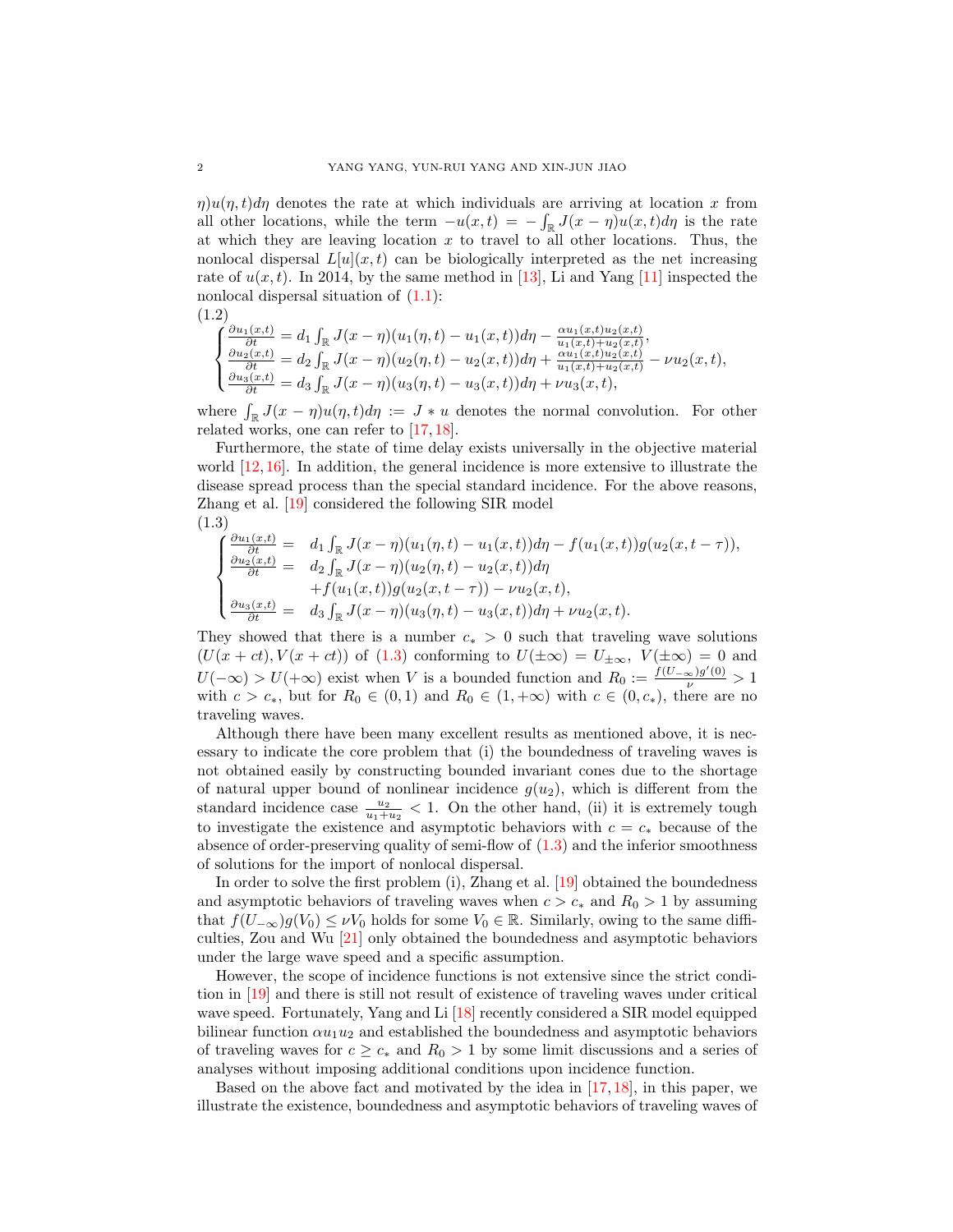system  $(1.3)$  for non-critical and critical wave speed, respectively, which complete and improve the works in  $[19, 21]$  $[19, 21]$  $[19, 21]$ . In this sense, the above two difficulties we mentioned in (i) and (ii) are solved. Moreover, we extend the delay-free case in [\[17,](#page-12-6) [18\]](#page-12-7) to the case with time delay and generalize the bilinear incidence to a more general case.

Below, the following assumptions are always valid for the whole paper:

- $(A_1)$ :  $f(\cdot) \in C^1(\mathbb{R}^+, \mathbb{R}^+), f(0) = 0$  and  $f'(U) > 0$  for all  $U \geq 0$ , where  $\mathbb{R}^+ = [0, +\infty);$
- $(A_2)$ :  $g(\cdot) \in C^1(\mathbb{R}^+, \mathbb{R}^+), g(0) = 0$  and  $g'(V) > 0, g''(V) \leq 0$  for all  $V \geq 0$ ;
- $(A_3)$ :  $J(\cdot) \in C^1(\mathbb{R}, \mathbb{R}^+), J(-x) = J(x)$  and  $\int_{\mathbb{R}} J(x) dx = 1$ ;

Moreover,  $J$  is compactly supported.

The remaining part of this paper is designed as follows. In section 2, we complete the existence results of traveling waves when  $R_0 > 1$  with  $c > c_*$  in [\[21\]](#page-12-11) by some analytical techniques. In addition, the boundedness of traveling waves is also included. In section 3, the existence and asymptotic behaviors of traveling waves when  $R_0 > 1$  and  $c = c_*$  are established by a prior estimate and some technical analyses. In section 4, a new way is given to derive the non-existence of traveling waves for  $R_0 > 1$  and  $c < c_*$ .

# 2. BOUNDEDNESS AND EXISTENCE OF TRAVELING WAVES WITH  $c > c_*$

In this section, the boundedness and existence of traveling wave solutions of  $(1.3)$ are established for  $R_0 = \frac{f(U_{-\infty})g'(0)}{\nu} > 1$  with  $c > c_*$ .

Noticing that the first two equation of  $(1.3)$  are independent of the function  $u_3$ , we focus only on the solutions with the profile of  $(U(x+ct), V(x+ct)) = (U(\xi), V(\xi))$ of the following system

(2.1)

<span id="page-2-1"></span>
$$
\begin{cases}\ncU'(\xi) = d_1 \int_{\mathbb{R}} J(\xi - \eta)(U(\eta) - U(\xi))d\eta - f(U(\xi))g(V(\xi - c\tau)),\\cV'(\xi) = d_2 \int_{\mathbb{R}} J(\xi - \eta)(V(\eta) - V(\xi))d\eta + f(U(\xi))g(V(\xi - c\tau)) - \nu V(\xi)\n\end{cases}
$$

conforming to

<span id="page-2-2"></span>(2.2) 
$$
(U(-\infty), V(-\infty)) = (U_{-\infty}, 0), (U(+\infty), V(+\infty)) = (U_{+\infty}, 0),
$$

where  $\xi = x + ct$ . Next, the following two important conclusions in [\[21\]](#page-12-11) are needed:

**Proposition 2.1.** [[\[21\]](#page-12-11), Lemma 2.1] Assume that  $R_0 = \frac{f(U_{-\infty})g'(0)}{\nu} > 1$ . Then some positive pair of  $(c_*, \lambda_*)$  exists for the following equations

$$
\Delta(\lambda_*,c_*)=0,\quad \frac{\partial\Delta(\lambda,c)}{\partial\lambda}\bigg|_{(\lambda_*,c_*)}=0,
$$

where  $\Delta(\lambda, c) = d_2 \int_{\mathbb{R}} J(\eta)(e^{-\lambda \eta} - 1) d\eta + f(U_{-\infty})g'(0)e^{-\lambda c\tau} - \nu - c\lambda$ . Moreover, (1) if  $c > c_*$ , the equation  $\Delta(\lambda, c) = 0$  admits two positive real roots  $\lambda_1(c) < \lambda_2(c)$  $+\infty$  conforming to that  $\Delta(\lambda, c) > 0$  in  $(0, \lambda_1(c)) \cup (\lambda_2(c), +\infty)$  and  $\Delta(\lambda, c) < 0$  in  $(\lambda_1(c), \lambda_2(c))$ ;

(2) if  $0 < c < c_*$ , then  $\Delta(\lambda, c) > 0$  for all  $\lambda \in [0, +\infty)$ .

<span id="page-2-0"></span>**Proposition 2.2.** [ [\[21\]](#page-12-11), Theorem 2.1] If  $(A_1) - (A_3)$  hold and  $R_0 > 1$ , then,

- (i) : for  $c > c_*$ , the system [\(1.3\)](#page-1-0) admits some  $(U(\xi), V(\xi))$  according with  $U(-\infty) = U_{-\infty} > 0$  and  $V(-\infty) = 0$ ;
- (ii) : if  $\limsup V(\xi) < +\infty$ , then  $V(+\infty) = 0$  and  $U(+\infty) < U_{-\infty}$ ;  $\xi \rightarrow +\infty$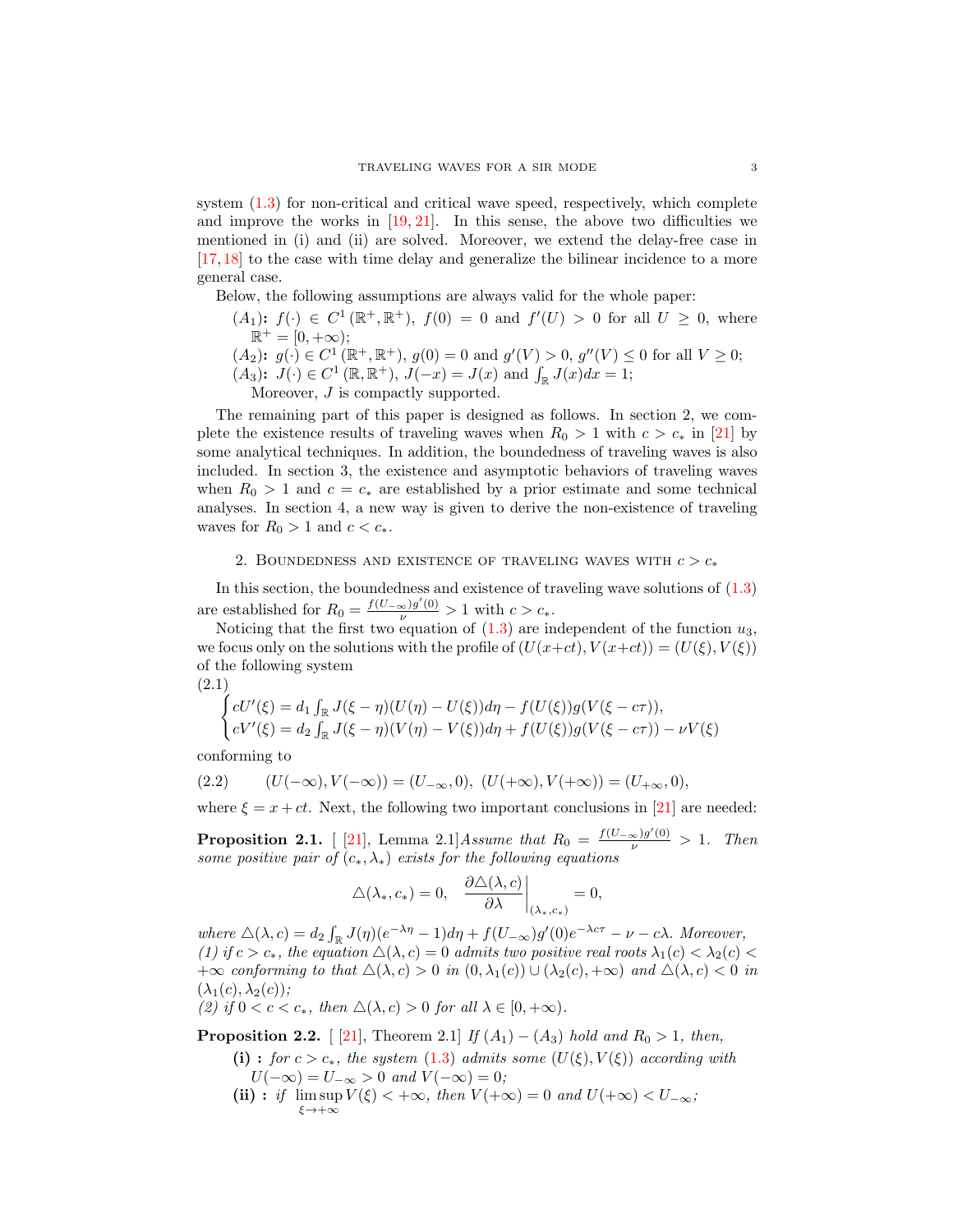(iii): if 
$$
c > \max\{c_*, \frac{3}{2}d_2k_1\}
$$
, then  $\limsup_{\xi \to +\infty} V(\xi) < +\infty$ , where  $k_1 := U_{-\infty} \int_{\mathbb{R}} J(\eta) |\eta| d\eta$ .

According to Proposition [2.2,](#page-2-0)  $\limsup_{\xi \to +\infty} V(\xi) < +\infty$  holds for  $R_0 > 1$  with  $c > c_*$ when  $\frac{3}{2}d_2k_1 \leq c_*$ . To perfect Proposition [2.2,](#page-2-0) we complete the case of  $\frac{3}{2}d_2k_1 > c_*$ and give out the proof of  $\limsup V(\xi) < +\infty$  for  $R_0 > 1$  with  $c_* < c < \frac{3}{2}d_2k_1 := c_1$ .  $\xi \rightarrow +\infty$ For the proof, we first establish the following lemmas and the boundedness of  $V(\xi)$ . **Lemma 2.1.** If  $R_0 > 1$  and  $c > c^*$ , then  $0 < U(\xi) < U_{-\infty}$  and  $V(\xi) > 0$  on  $\mathbb{R}$ .

<span id="page-3-6"></span>Proof. Firstly, from Lemma 2.5 and Theorem 2.1 in [\[21\]](#page-12-11), we obtain that

<span id="page-3-4"></span>(2.3)  $0 \le U(\xi) \le U_{-\infty}, \quad 0 \le \max\{e^{\lambda_1\xi}(1 - Me^{\eta_0\xi}), 0\} \le V(\xi) \le e^{\lambda_1\xi},$ 

for some number  $M > 0, \eta_0 > 0$ .

Secondly, if there is some  $\xi_0 \in \mathbb{R}$  with  $U(\xi_0) = 0$ , then  $U'(\xi_0) = 0$ . By  $(2.1)$  and  $(A_1)$ , we have

<span id="page-3-0"></span>(2.4)

$$
0 = cU'(\xi_0) = d_1 \int_{\mathbb{R}} J(\eta - \xi_0)(U(\eta) - U(\xi_0)) d\eta - f(U(\xi_0))g(V(\xi_0 - c\tau)) \ge 0,
$$

Denote  $R_J > 0$  as the radius of the support set of J. It follows that  $U(\xi) \equiv 0$ for  $\xi \in [\xi_0 - R_J, \xi_0 + R_J]$  by [\(2.4\)](#page-3-0). Applying the above facts to  $U(\xi_0 - R_J)$  =  $U(\xi_0 + R_J) = 0$ , we obtain  $U(\xi) \equiv 0$  for  $\xi \in [\xi_0 - 2R_J, \xi_0 + 2R_J]$  and consequently  $U(\xi) \equiv 0$  for  $\xi \in \mathbb{R}$ , which is contradictory to  $U(-\infty) > 0$ . Therefore, U is positive on R.

Finally, we can prove similarly that  $V > 0$  and  $U < U_{-\infty}$  for  $\xi \in \mathbb{R}$ . This proof is complete.  $\Box$ 

<span id="page-3-5"></span>**Lemma 2.2.** Let  $K(\xi) = \int_{\mathbb{R}} J(\xi - \eta) \frac{V(\eta)}{V(\xi)}$  $\frac{V(\eta)}{V(\xi)}d\eta$  and  $\omega(\xi) = \frac{V'(\xi)}{V(\xi)}$  $\frac{V^-(\xi)}{V(\xi)}$ . Then, K and  $\omega$  are both bounded for  $c_* < c \leq c_1$ .

*Proof.* According to  $(2.1)$ , we have

<span id="page-3-1"></span>(2.5) 
$$
\omega(\xi) = dK(\xi) - \rho + \frac{1}{c} \frac{f(U(\xi))g(V(\xi - c\tau))}{V(\xi)} \ge dK(\xi) - \rho.
$$

where  $\rho = \frac{d_2 + \nu}{c}$ ,  $d = \frac{d_2}{c}$ . Let  $H(\xi) = e^{\rho \xi + \int_0^{\xi} \omega(s) ds}$ . Then, it can be derived from  $(2.5)$  that

<span id="page-3-3"></span>(2.6) 
$$
\frac{V(\xi - y)}{V(\xi)} = e^{\int_{\xi}^{\xi - y} \omega(s) ds} = e^{\rho y} \frac{H(\xi - y)}{H(\xi)}
$$

and thus

<span id="page-3-2"></span>
$$
(2.7) \tH'(\xi) = (\rho + \omega(\xi))H(\xi) \ge d \int_{\mathbb{R}} J(\eta) e^{\rho \eta} \frac{H(\xi - \eta)}{H(\xi)} d\eta \cdot H(\xi) \ge 0.
$$

Therefore, H is non-decreasing and  $\lim_{\xi \to -\infty} H(\xi) = 0$ . Choose a number  $R_1 > 0$  with  $2R_1 < R_J$ . By an integral process for [\(2.7\)](#page-3-2) from  $-\infty$  to  $\xi$ , it holds that

$$
H(\xi) \ge d \int_{-\infty}^{\xi} \int_{\mathbb{R}} J(\eta) e^{\rho \eta} H(\theta - \eta) d\eta d\theta
$$
  
 
$$
\ge d \int_{\mathbb{R}} \int_{\xi - R_1}^{\xi} J(\eta) e^{\rho \eta} H(\theta - \eta) d\theta d\eta \ge dR_1 \int_{\mathbb{R}} J(\eta) e^{\rho \eta} H(\xi - R_1 - \eta) d\eta
$$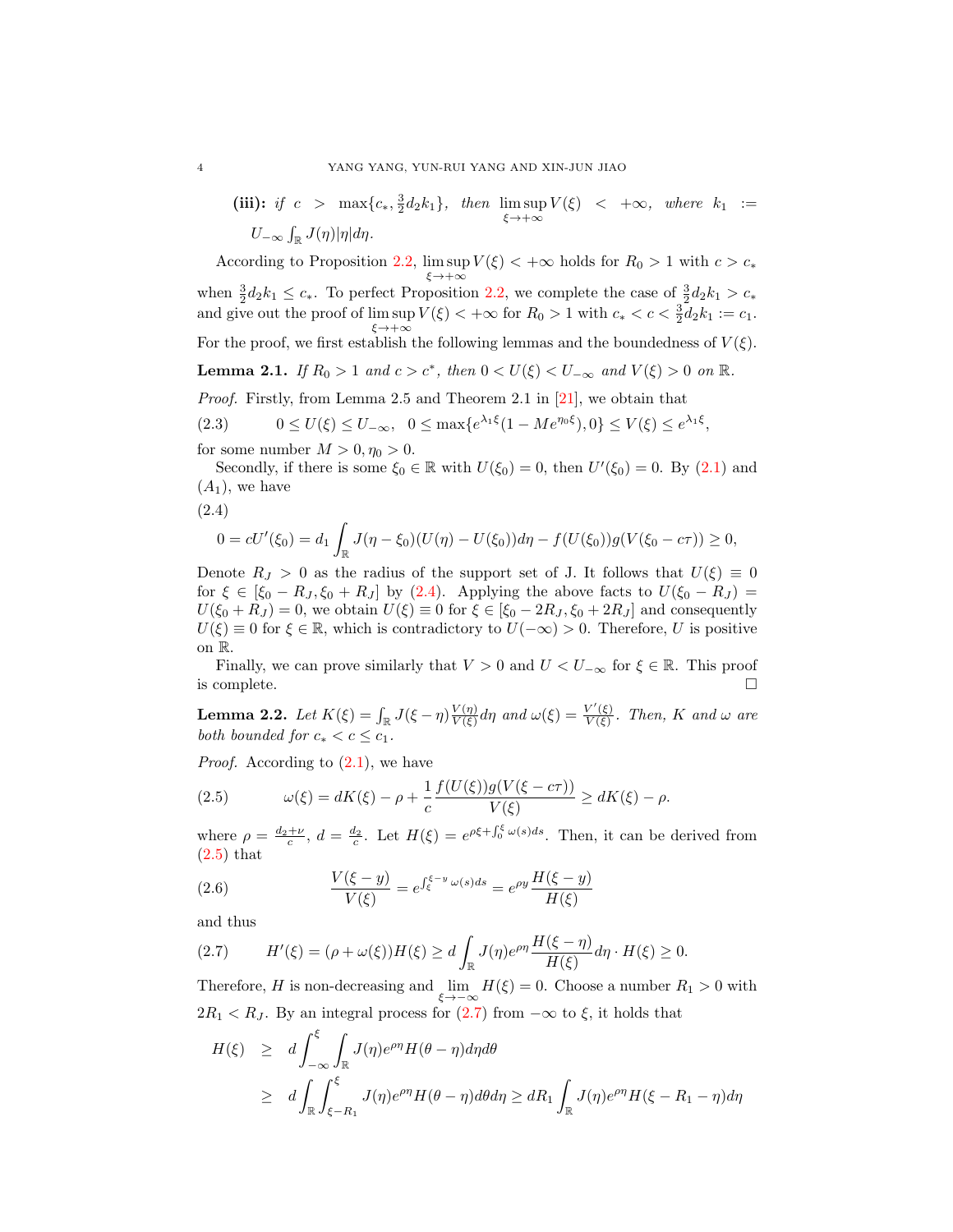and thus

<span id="page-4-0"></span>(2.8) 
$$
\int_{\mathbb{R}} J(\eta) e^{\rho \eta} \frac{H(\xi - R_1 - \eta)}{H(\xi)} d\eta \le \frac{1}{dR_1}.
$$

By a similar integral process for  $(2.7)$  from  $\xi - R_1$  to  $\xi$ , we find that (2.9)

$$
H(\xi) \ge d \int_{\mathbb{R}} \int_{\xi - R_1}^{\xi} J(\eta) e^{\rho \eta} H(\theta - \eta) d\theta d\eta + H(\xi - R_1)
$$
  
\n
$$
\ge dR_1 \int_{-\infty}^{-2R_1} J(\eta) e^{\rho \eta} H(\xi - R_1 - \eta) d\eta \ge dR_1 \int_{-\infty}^{-2R_1} J(\eta) e^{\rho \eta} d\eta \cdot H(\xi + R_1).
$$

Defining  $k_2 := (dR_1 \int_{-\infty}^{-2R_1} J(\eta) e^{\rho \eta} d\eta)^{-1}$ , then

<span id="page-4-1"></span>(2.10) 
$$
H(\xi + R_1) \le k_2 H(\xi) \text{ for } \xi \in \mathbb{R},
$$

By  $(2.6)$ ,  $(2.8)$  and  $(2.10)$ , we have

<span id="page-4-2"></span>(2.11) 
$$
|K(\xi)| \le k_2 \int_{\mathbb{R}} J(\eta) e^{\rho \eta} \frac{H(\xi - R_1 - \eta)}{H(\xi)} d\eta \le \frac{k_2}{dR_1}.
$$

On the other hand, it is obvious that

(2.12) 
$$
g(V) = g(0) + g'(\hat{V})V \le g'(0)V
$$

for some  $\hat{V} \in (0, V)$  by  $(A_2)$ . From  $(2.5)$ ,  $(2.11)$ ,  $(2.12)$  and  $c_* < c \le c_1$ , it follows that

<span id="page-4-3"></span>
$$
\begin{array}{rcl} |\omega(\xi)| & \leq & d \cdot \frac{k_2}{dR_1} + \rho + \frac{f(U_{-\infty})g'(0)}{c} \cdot \frac{V(\xi - c\tau)}{V(\xi)} \\ & = & \frac{k_2}{R_1} + \rho + \frac{f(U_{-\infty})g'(0)}{c} e^{\int_{\xi}^{\xi - c\tau} \omega(s)ds} \\ & \leq & \frac{k_2}{R_1} + \rho + \frac{f(U_{-\infty})g'(0)}{c_*} e^{\rho c_1 \tau}. \end{array}
$$

This proof is complete.  $\hfill \square$ 

<span id="page-4-6"></span>**Lemma 2.3.** Let  $c_k \in (c_*, c_1)$  and  $\{(c_k, U_k, V_k)\}\)$  represent a sequence of solution of [\(2.1\)](#page-2-1). If there is a sequence  $\{\xi_k\}$  satisfying  $V_k(\xi_k) = \max_{\xi \in [\xi_k - R_J, \xi_k + R_J]} V_k(\xi)$ and

$$
\lim_{k \to +\infty} V_k(\xi_k) = +\infty \text{ for all } k \in N, \text{ then } \lim_{k \to +\infty} U_k(\xi_k) = 0.
$$

*Proof.* Suppose that there exist some sequence  $\{\xi_k\}$  and a number  $\delta_1 > 0$  satisfying  $\lim_{k\to+\infty} V_k(\xi_k) = +\infty$ ,  $V_k(\xi_k) = \max_{\xi \in [\xi_k - R_J, \xi_k + R_J]} V_k(\xi)$  and  $U_k(\xi_k) \geq \delta_1$  for all  $k \in N$ .

<span id="page-4-4"></span>From  $(2.1)$  and  $(2.3)$ , it holds that

$$
(2.13) \tU'_{k}(\xi) \leq \frac{d_1}{c_k} \int_{\mathbb{R}} J(\eta) |U_k(\xi - \eta) - U_k(\xi)| d\eta \leq \frac{d_1 U_{-\infty}}{c_*}, \quad k \in N.
$$

Denoting  $k_3 := \frac{\delta_1 c_*}{2d_1 U_{-\infty}}$  and by an integral process for  $(2.13)$  from  $\xi$  to  $\xi_k$ , it follows that

<span id="page-4-5"></span>
$$
(2.14) \tUk(\xi) \ge Uk(\xik) - \int_{\xi}^{\xi_k} \frac{d_1 U_{-\infty}}{c_*} d\eta \ge \delta_1 - k_3 \frac{d_1 U_{-\infty}}{c_*} = \frac{\delta_1}{2},
$$
  

$$
\xi \in [\xi_k - k_3, \xi_k], \quad k \in N.
$$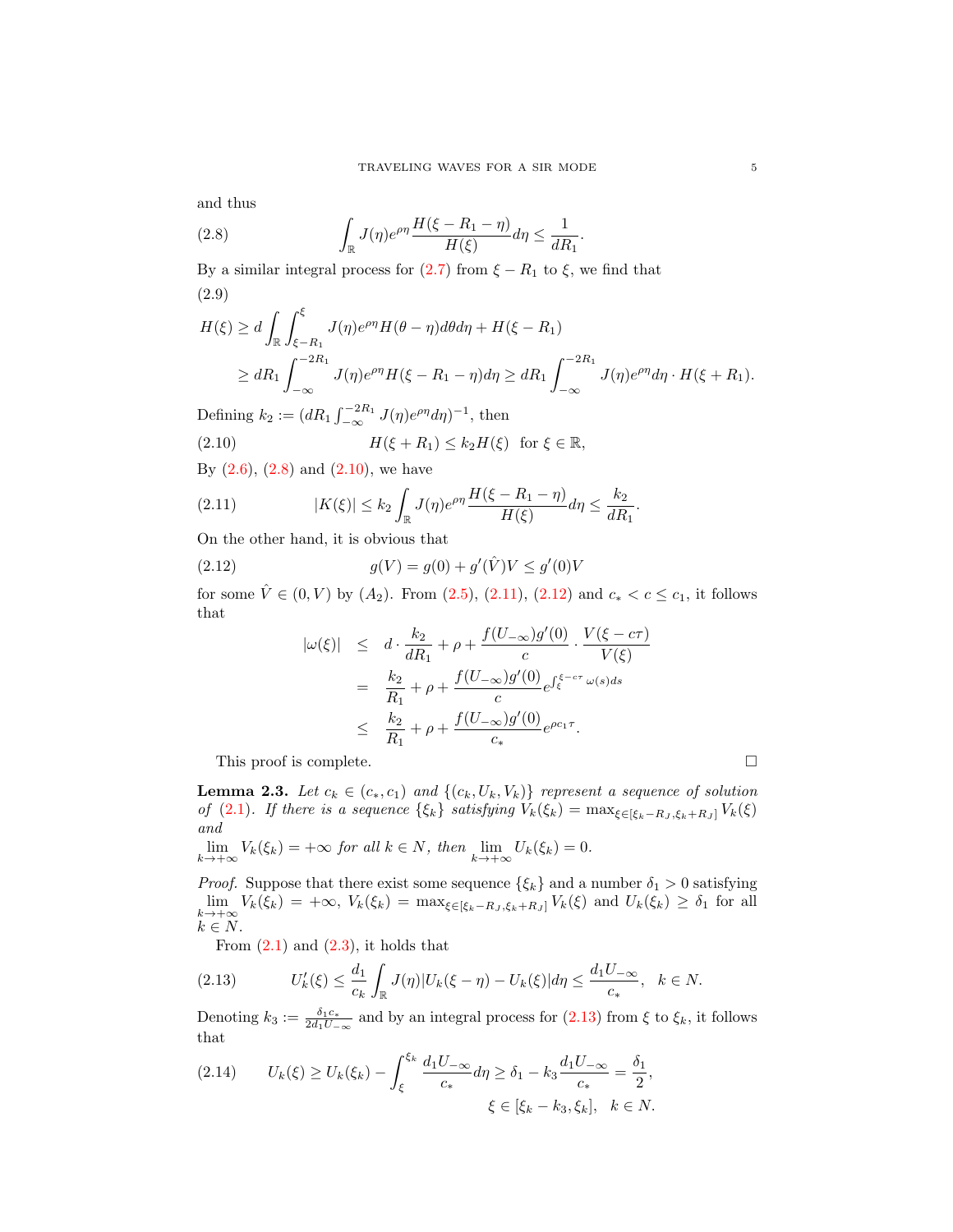In view of the fact that  $V_k(\xi_k) = \max_{\xi \in [\xi_k - R_J, \xi_k + R_J]} V_k(\xi)$ , we obtain that  $V'_k(\xi_k) =$ 0 for all  $k\in N$  and therefore

<span id="page-5-0"></span>(2.15) 
$$
f(U_k(\xi_k))g(V_k(\xi_k-c\tau)) > \nu V_k(\xi_k) \to +\infty \text{ as } k \to +\infty
$$

by using [\(2.2\)](#page-2-2). Since  $f(U_k(\xi_k)) \leq f(U_{-\infty})$  and  $g \in C^1(\mathbb{R})$ , [\(2.15\)](#page-5-0) implies that

<span id="page-5-1"></span>(2.16) 
$$
g(V_k(\xi_k - c\tau)) \to +\infty \text{ and } V_k(\xi_k - c\tau) \to +\infty \text{ as } k \to +\infty.
$$

Moreover, by Lemma [2.2](#page-3-5) and [\(2.6\)](#page-3-3), there exists some  $C_0 > 0$  conforming to

$$
(2.17) \t\t\t V_k(\xi_k - c\tau) = e^{\int \xi_k - c\tau \omega(s)ds} \le e^{C_0 k_3}, \quad \xi \in [\xi_k - k_3, \xi_k], \ k \in N.
$$

Thus, it follows from  $(2.16)$  and  $(2.17)$  that

<span id="page-5-3"></span><span id="page-5-2"></span>
$$
\min_{\xi \in [\xi_k - k_3, \xi_k]} V_k(\xi - c\tau) \ge e^{-C_0 k_3} V_k(\xi_k - c\tau) \to +\infty \text{ as } k \to +\infty
$$

and

(2.18) 
$$
\min_{\xi \in [\xi_k - k_3, \xi_k]} g(V_k(\xi - c\tau)) \to +\infty \text{ as } k \to +\infty.
$$

By  $(2.14)$ ,  $(2.18)$  and  $(2.2)$ , we obtain

$$
\max_{\xi \in [\xi_k - k_3, \xi_k]} U'_k(\xi) \le \frac{d_1 U_{-\infty}}{c_k} - \frac{1}{c_k} \min_{\xi \in [\xi_k - k_3, \xi_k]} f(U_k(\xi)) g(V_k(\xi - c\tau))
$$
  

$$
\le \frac{d_1 U_{-\infty}}{c_*} - \frac{1}{c_1} f(\frac{\delta_1}{2}) \min_{\xi \in [\xi_k - k_3, \xi_k]} g(V_k(\xi - c\tau)) \to -\infty \text{ as } k \to +\infty,
$$

which implies some  $k_0 > 0$  exists satisfying

(2.19) 
$$
U'_{k}(\xi) \leq -\frac{U_{-\infty}}{k_{3}}, \quad k \geq k_{0}, \ \xi \in [\xi_{k} - k_{3}, \xi_{k}].
$$

Integrating on both sides of  $(2.19)$  from  $\xi_k - k_3$  to  $\xi_k$ , we have

<span id="page-5-4"></span>
$$
U_k(\xi_k) \le U_k(\xi_k - k_3) - k_3 \cdot \frac{U_{-\infty}}{k_3} \le U_{-\infty} - U_{-\infty} = 0, \quad k \ge k_0.
$$

This contradicts with the inequation  $U_k(\xi) > 0$  on R. The proof is complete.  $\Box$ 

<span id="page-5-6"></span>**Lemma 2.4.** Suppose that  $\limsup_{\xi \to +\infty} V(\xi) = +\infty$ . Then  $V(\xi)$  satisfies  $V(+\infty) =$  $+\infty$ .

*Proof.* Assume that  $V_0 = \liminf_{\xi \to +\infty} V(\xi)$  is finite and take some sequence  $\{\xi_k\}$  satisfying  $\lim_{k \to +\infty} \xi_k = \infty$  and  $\lim_{k \to +\infty} V(\xi_k) = V_0$ . Moreover, choose a sequence  $\{\eta_k\}$  with  $\eta_k \in [\xi_k, \xi_{k+1}]$  and  $V(\eta_k) = \max_{\xi \in [\xi_k, \xi_{k+1}]} V(\xi)$  and make a general assumption that  $V(\xi_k) < V_0 + 1$  for  $k \in N$ . Then, from  $\limsup V(\xi) = +\infty$ , it follows that  $\xi \rightarrow +\infty$ 

<span id="page-5-5"></span>(2.20) 
$$
V(\eta_k) \to +\infty \text{ as } k \to +\infty.
$$

Consequently, we can assume that  $V(\eta_k) \ge (V_0 + 1)e^{k_4 R_J}$ , where  $k_4 = \sup_{\xi \in \mathbb{R}} |\omega(\xi)|$ . By  $(2.6)$ , we find that

$$
V(\xi) = e^{-\int_{\xi}^{\eta_k} \omega(s)ds} V(\eta_k) \ge e^{-k_4 R_J} V(\eta_k) \ge V_0 + 1, \ \ \xi \in [\eta_k - R_J, \eta_k + R_J].
$$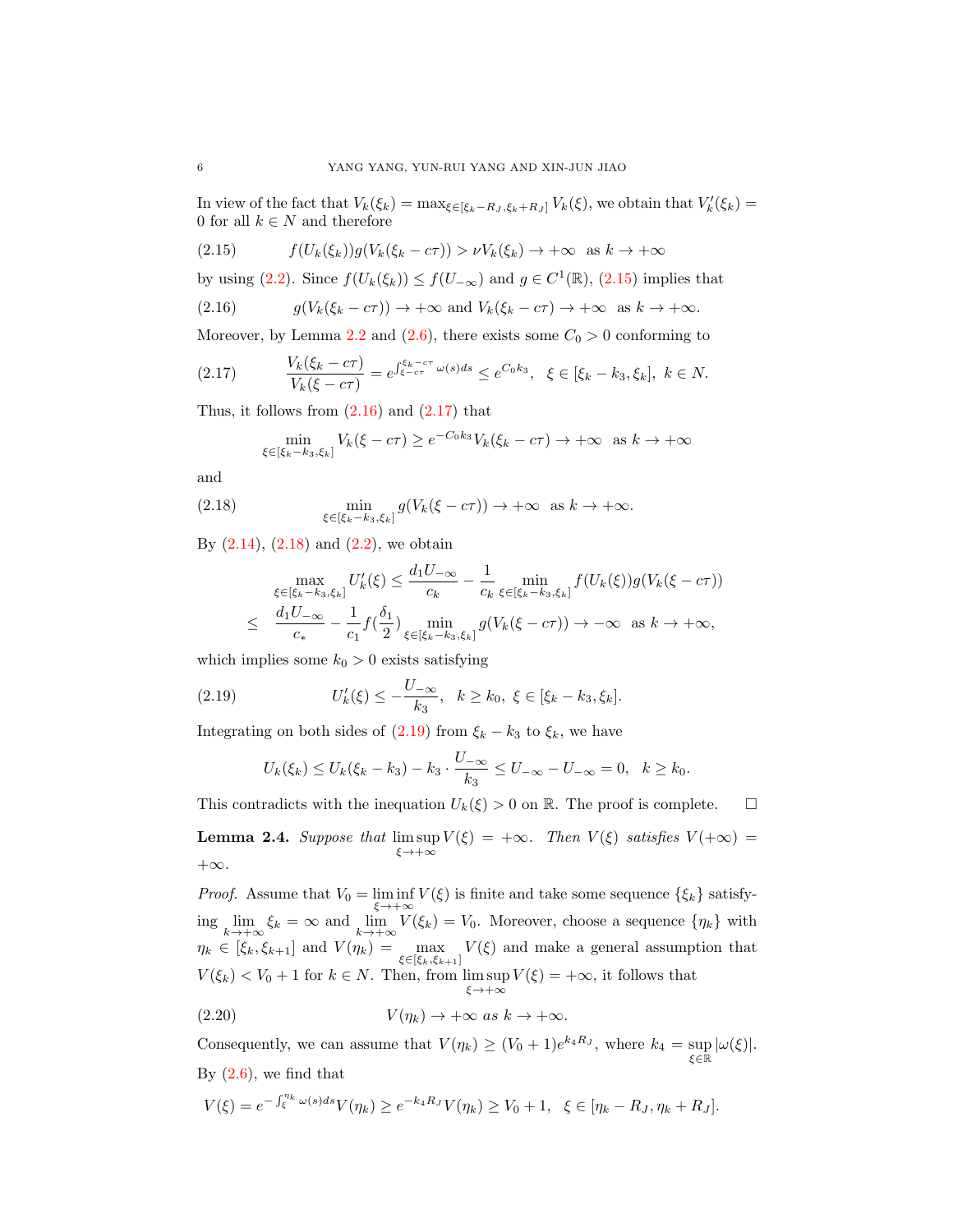Therefore,  $[\eta_k - R_J, \eta_k + R_J] \subset (\xi_k, \xi_{k+1})$  and hence  $\lim_{k \to +\infty} U(\eta_k) = 0$  due to Lemma [2.3.](#page-4-6) Furthermore, it follows from  $(2.1)$ ,  $(2.6)$ ,  $(2.12)$  and  $(2.20)$  that

$$
0 = cV'(\eta_k)
$$
  
=  $d_2 \int_{\mathbb{R}} J(\eta)(V(\eta_k - \eta) - V(\eta_k))d\eta + f(U(\eta_k))g(V(\eta_k - c\tau)) - \nu V(\eta_k))$   

$$
\leq (f(U(\eta_k))g'(0)e^{\int_{\eta_k}^{\eta_k - c\tau} \omega(s)ds} - \nu)V(\eta_k)
$$
  

$$
\leq (f(U(\eta_k))g'(0)e^{c\tau k_4} - \nu)V(\eta_k) \to -\infty \text{ as } k \to +\infty.
$$

This is a contradiction and the proof is thus finished.  $\square$ 

Next, we display and prove the primary results of this section.

<span id="page-6-0"></span>**Theorem 2.5.** (Boundedness) For every  $c > c_*$ , the solution V is a bounded function.

*Proof.* By Proposition [2.2,](#page-2-0) it is sufficient to verify  $\limsup V(\xi) < +\infty$  for  $c_* < c \le$  $\xi \rightarrow +\infty$ c<sub>1</sub>. Suppose that  $\limsup_{\xi \to +\infty} V(\xi) = +\infty$  for a contrary.

Denote  $B(\xi) = -(d_2 + \nu) + \frac{f(U(\xi))g(V(\xi - c\tau))}{V(\xi)}$ . By Lemma [2.4](#page-5-6) and Lemma [2.3,](#page-4-6) it can be seen that  $(U(+\infty), V(+\infty)) = (0, +\infty)$ . Therefore, from Lemma [2.2,](#page-3-5) it follows that

$$
\left| \frac{f(U(\xi))g(V(\xi - c\tau))}{V(\xi)} \right| \le f(U(\xi))g'(0)e^{\rho c_1 \tau} \to 0 \text{ as } \xi \to +\infty
$$

and  $B(+\infty) = -(d_2 + \nu)$ . By [\(2.5\)](#page-3-1) and Proposition 3.7 in [\[20\]](#page-12-4), the limit  $\lim_{\xi \to +\infty} \omega(\xi)$ exists and belongs to the solution set of the following equation

$$
P(\lambda, c) := d_2 \int_{\mathbb{R}} J(\eta) e^{-\lambda \eta} d\eta - \nu - c\lambda - d_2.
$$

On the other hand, the equation  $P(\lambda, c) = 0$  admits a unique positive real root  $\lambda_0$ by a similar calculation to Theorem 2.6 in [\[18\]](#page-12-7). Therefore,  $\omega(+\infty) = \lambda_0$  due to the positivity of V and  $V(+\infty) = +\infty$ . Notice that  $\frac{\partial^2 P}{\partial \lambda^2} = d_2 \int_{\mathbb{R}} J(\eta) \eta^2 e^{-\lambda \eta} d\eta > 0$  and  $\lambda_2$  satisfies

$$
d_2\left(\int_{\mathbb{R}} J(\eta)e^{-\lambda \eta} d\eta - 1\right) - c\lambda - \nu = -f(U_{-\infty})g'(0)e^{-\lambda c\tau} < 0.
$$

It is clear that  $\lambda_2 < \lambda_0$ . Moreover, by  $\lim_{\xi \to +\infty} \omega(\xi) = \lambda_0$ , we can take a number  $\xi_* \in \mathbb{R}$  complying with  $\omega(\xi) = \frac{V'(\xi)}{V(\xi)} \geq \lambda_2$  for  $\xi > \xi_*$ . Recalling  $\lambda_2 > \lambda_1$  and  $(2.3)$ , it follows that

$$
0 < V(\xi_*) \le V(\xi) e^{-\lambda_2(\xi - \xi_*)} \le e^{(\lambda_1 - \lambda_2)\xi + \lambda_2 \xi_*} \to 0 \quad \text{as } \xi \to +\infty,
$$

which raises a contradiction. This ends the proof.  $\Box$ 

<span id="page-6-2"></span>**Theorem 2.6.** (Existence) If  $R_0 = \frac{f(U_{-\infty})g'(0)}{v} > 1$  with  $c > c^*$ , then some  $(U(\xi), V(\xi))$  exists for [\(2.1\)](#page-2-1) conforming to  $(U(\pm \infty), V(\pm \infty)) = (U_{\pm \infty}, 0)$  for some number  $U_{+\infty} < U_{-\infty}$ . Furthermore,  $0 < U(\xi) < U_{-\infty}$ ,  $0 < V(\xi) < +\infty$  for  $\xi \in \mathbb{R}$ and (2.21)

<span id="page-6-1"></span>
$$
\lim_{\xi \to -\infty} \frac{V(\xi)}{e^{\lambda_1 \xi}} = 1, \ \int_{\mathbb{R}} f(U(\theta)) g(V(\theta - c\tau)) d\theta < +\infty, \ \int_{\mathbb{R}} V(\theta) d\theta = \frac{c(U_{-\infty} - U_{+\infty})}{\nu}.
$$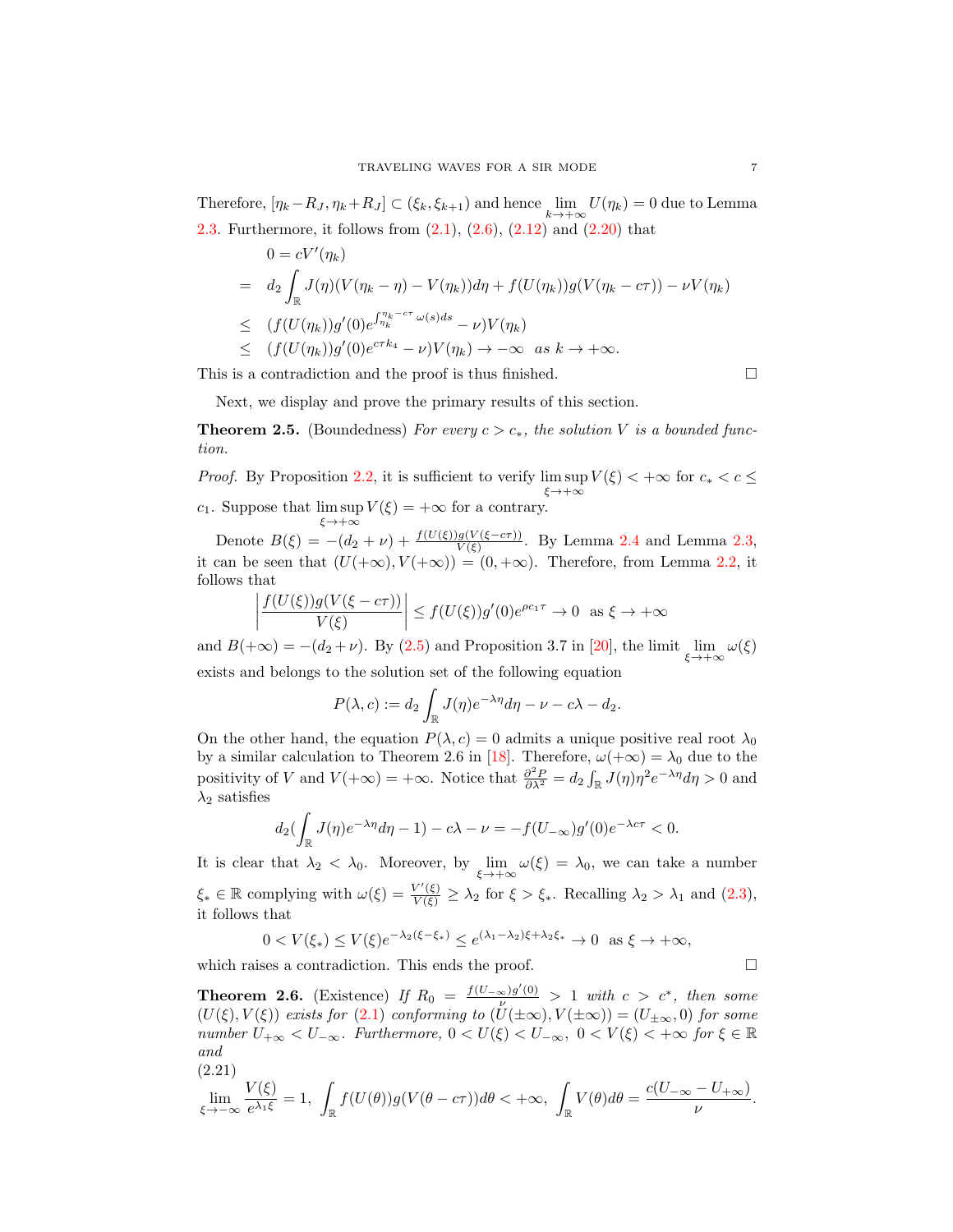Proof. By Proposition [2.2,](#page-2-0) Lemma [2.1](#page-3-6) and Theorem [2.5,](#page-6-0) it is enough to prove that  $(U(\xi), V(\xi))$  satisfies  $(2.21)$ .

The rest of proofs are divided into the following three steps. **Step 1.**  $\int_{\mathbb{R}} f(U(\theta))g(V(\theta - c\tau))d\theta < +\infty$  and  $\lim_{\xi \to -\infty} e^{-\lambda_1\xi}V(\xi) = 1$ . For  $\xi < \frac{1}{\eta} \ln \frac{1}{M}$ , from [\(2.3\)](#page-3-4), we find that  $1 \geq e^{-\lambda_1 \xi} V(\xi) \geq (1 - Me^{\eta_0 \xi}) \rightarrow$ 1 as  $\xi \to -\infty$ . Therefore,  $\lim_{\xi \to -\infty} e^{-\lambda_1 \xi} V(\xi) = 1$  by Squeeze theorem.

Notice that

<span id="page-7-0"></span>(2.22)  
\n
$$
\left| \int_z^x (J(\eta) * U(\theta) - U(\theta)) d\theta \right| = \left| \int_z^x \int_{\mathbb{R}} J(\eta) \eta \int_0^1 U'(\theta - t\eta) dt d\eta d\theta \right|
$$
\n
$$
= \left| \int_{\mathbb{R}} J(\eta) \eta \int_0^1 (U(z - t\eta) - U(x - t\eta)) dt d\eta \right| \le k_1.
$$

Taking  $z \to -\infty$  and  $x \to +\infty$  in [\(2.22\)](#page-7-0), we have

<span id="page-7-1"></span>(2.23) 
$$
\lim_{\substack{z \to -\infty \\ x \to +\infty}} \left| \int_z^x (J(\eta) * U(\theta) - U(\theta)) d\theta \right|
$$

$$
= \lim_{\substack{z \to -\infty \\ x \to +\infty}} \left| \int_{\mathbb{R}} J(\eta) \eta \int_0^1 (U(z - t\eta) - U(x - t\eta)) dt d\eta \right| \le k_1.
$$

Moreover, by  $0 < U(\xi) < U_{-\infty}$ ,  $U(-\infty) = U_{-\infty}$ , [\(2.23\)](#page-7-1) and [\(2.1\)](#page-2-1), we obtain

<span id="page-7-2"></span>
$$
(2.24) \quad \int_{-\infty}^{x} f(U(\theta))g(V(\theta - c\tau))d\theta = d_1 \int_{-\infty}^{x} \int_{-\infty}^{+\infty} J(\eta)(U(\theta - \eta) - U(\theta))d\eta d\theta
$$

$$
- c[U(x) - U_{-\infty}] \le k_1 + cU_{-\infty}.
$$

Therefore, by taking  $x \to +\infty$ , it follows that

$$
\int_{\mathbb{R}} f(U(\theta))g(V(\theta - c\tau))d\theta \le k_1 + cU_{-\infty} < +\infty.
$$

Step 2.  $\int_{\mathbb{R}} V(\theta) d\theta = \frac{c(U_{-\infty} - U_{+\infty})}{\nu}$ .

From  $(2.1)$ ,  $(2.22)$ ,  $(2.23)$ ,  $(2.24)$  and Proposition  $2.2$ , it follows that

$$
\nu \int_{\mathbb{R}} V(\theta) d\theta = d_2 \int_{\mathbb{R}} \int_{\mathbb{R}} J(\eta) (V(\theta - \eta) - V(\theta)) d\eta d\theta \n+ \int_{\mathbb{R}} f(U(\theta)) g(V(\theta - c\tau)) d\theta - c[V(+\infty) - V(-\infty)] \n= d_2 \int_{\mathbb{R}} J(\eta) \eta \int_0^1 (V(-\infty) - V(+\infty)) dt d\eta - c[V(+\infty) - V(-\infty)] \n+ d_1 \int_{\mathbb{R}} J(\eta) \eta \int_0^1 (U(-\infty) - U(+\infty)) dt d\eta - c[U(+\infty) - U(-\infty)] \n= c(U_{-\infty} - U_{+\infty}).
$$

This completes the proof.

Up to now, by constructing the boundedness of  $V(\xi)$ , we obtain a more general existence result and thus improve and complete the results in [\[19,](#page-12-10) [21\]](#page-12-11). Next, we illustrate the existence under critical speed for further improvement.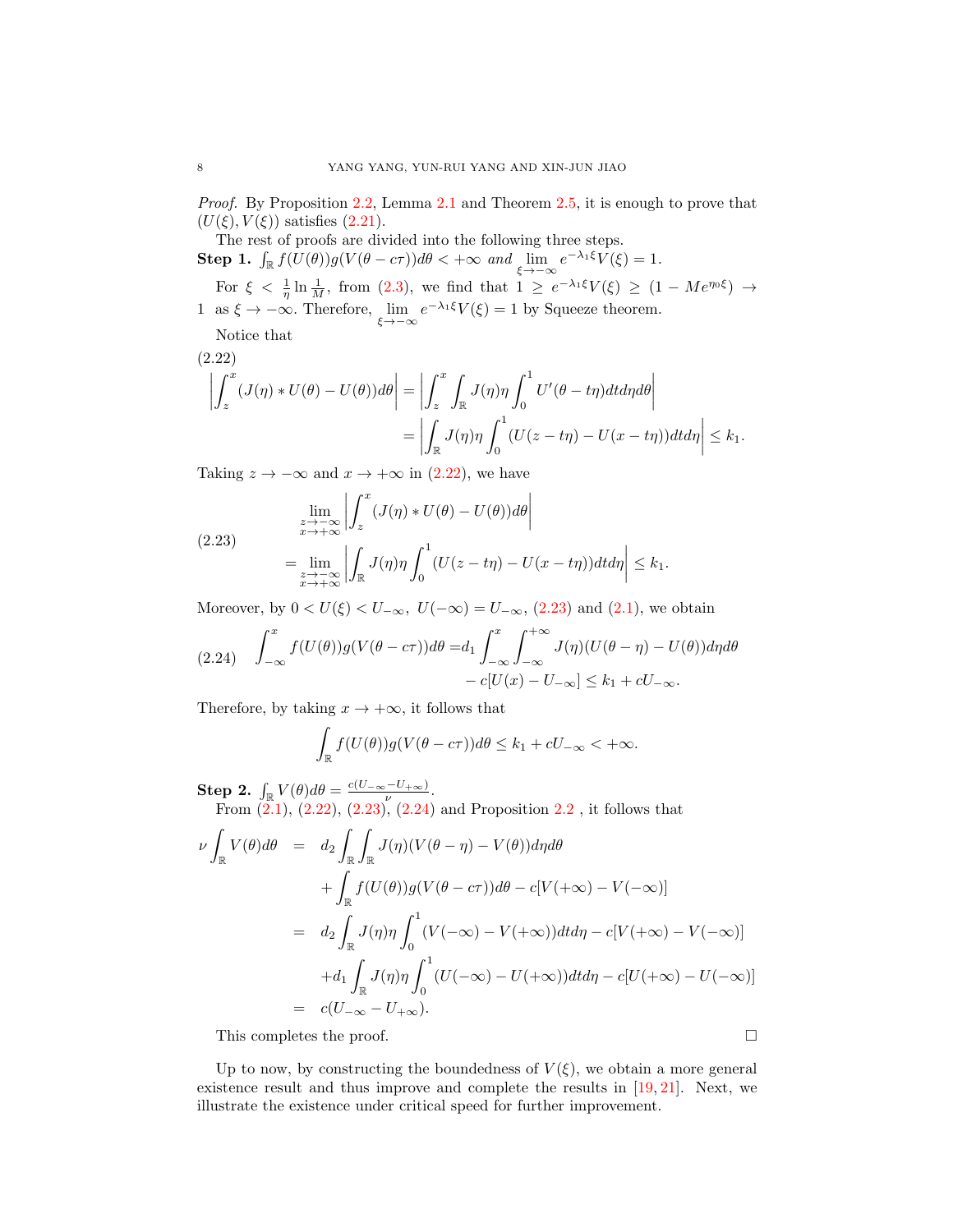# 3. EXISTENCE OF TRAVELING WAVES WITH  $c = c_*$

In this section, an approximating method is applied to establish the existence of solutions of [\(2.1\)](#page-2-1) when  $R_0 > 1$  with  $c = c_*$ . For this proof, a prior estimate is needed in the followings.

<span id="page-8-0"></span>**Lemma 3.1.** Assume  ${c_k} \subset (c_*, c_* + 1)$  is a decreasing sequence with  $c_k \to c_*$  as  $k \to +\infty$  and let  $(c_k, U_k, V_k)$  be a solution of  $(2.1)$  for  $k \in N$ . Then,  $||U_k||_{C^{1,1}(\mathbb{R})}$ and  $\parallel V_k \parallel_{C^{1,1}(\mathbb{R})}$  are both uniformly bounded.

*Proof.* Firstly, we prove the uniform boundedness of  $\{U_k\}$  and  $\{V_k\}$ . It is obvious that  $\{U_k\}$  is uniformly bounded due to [\(2.3\)](#page-3-4). Suppose that there is a sequence  $\{\xi_k\}$ satisfying  $\lim_{k \to +\infty} V_k(\xi_k) = +\infty$  for a contradiction.

Take a sequence  $\{\eta_k\}$  with  $V_k(\eta_k) = \max_{\xi \in \mathbb{R}} V_k(\xi)$ . Then,  $V'_k(\eta_k) = 0$  and  $\lim_{k \to +\infty} V_k(\eta_k) = +\infty$ . By Lemma [2.3,](#page-4-6) we find  $\lim_{k \to +\infty} U_k(\eta_k) = 0$ . Therefore, from  $(2.1), (2.12)$  $(2.1), (2.12)$  $(2.1), (2.12)$  and Lemma [2.2,](#page-3-5) it follows that

$$
0 = c_k V'_k(\eta_k)
$$
  
\n
$$
= d_2 \int_{\mathbb{R}} J(\eta)(V_k(\eta_k - \eta) - V_k(\eta_k))d\eta + f(U_k(\eta_k))g(V_k(\eta_k - c\tau)) - \nu V_k(\eta_k))
$$
  
\n
$$
\leq f(U_k(\eta_k))g'(0)V_k(\eta_k - c_k\tau) - \nu V_k(\eta_k) \leq (f(U_k(\eta_k))g'(0)e^{c_k\tau\rho} - \nu)V_k(\eta_k)
$$
  
\n
$$
\leq (f(U_k(\eta_k))g'(0)e^{(c_k+1)\tau\rho} - \nu)V_k(\eta_k) \to -\infty, \text{ as } k \to +\infty,
$$

which deduces a contradiction. Hence,  $\{V_k\}$  is uniformly bounded on  $\mathbb{R}$ .

Secondly, according to the above discussions and  $(2.1)$ , it holds that  $\{U_k'\}$  and  ${V'_{k}}$  are both uniformly bounded. By a similar discussion to Lemma 2.6 in [\[19\]](#page-12-10), it can be derived that  $U_k$ ,  $V_k$ ,  $U'_k(\xi)$  and  $V'_k(\xi)$  are all Lipschitz continuous. The proof is finished.  $\Box$ 

Next, we demonstrate the existence, boundedness, positivity and asymptotic behavior of traveling waves as followings.

**Theorem 3.2.** If  $R_0 = \frac{f(U-\infty)g'(0)}{\nu} > 1$  with  $c = c_*$ . Then, there is a solution  $(U_*(\xi), V_*(\xi))$  of  $(2.1)$  conforming to  $(U_*(\pm \infty), V_*(\pm \infty)) = (U_{\pm \infty}, 0)$  for some positive number  $U_{+\infty} < U_{-\infty}$ . Furthermore,  $0 < U_*(\xi) < U_{-\infty}$ ,  $0 < V_*(\xi) < +\infty$  for  $\xi \in \mathbb{R}$  and

$$
\lim_{\xi \to -\infty} \frac{V_*(\xi)}{e^{\lambda_1 \xi}} = 1, \quad \int_{\mathbb{R}} f(U_*(\theta)) g(V_*(\theta - c\tau)) d\theta < +\infty, \quad \int_{\mathbb{R}} V_*(\theta) d\theta = \frac{c_*(U_{-\infty} - U_{+\infty})}{\nu}.
$$

*Proof.* According to Theorem [2.6,](#page-6-2) it can be seen that  $(U_k, V_k)$  satisfies  $(2.1), (2.2),$  $(2.1), (2.2),$  $(2.1), (2.2),$  $(2.1), (2.2),$  $(2.21), 0 < U_k(\xi) < U_{-\infty}, V_k(\xi) > 0$  $(2.21), 0 < U_k(\xi) < U_{-\infty}, V_k(\xi) > 0$  for all  $\xi \in \mathbb{R}$ . In addition, by Lemma [3.1](#page-8-0) and Arzela-Ascoli theorem, some subsequence of  $\{(U_k, V_k)\}\)$  can be extracted, still denoted by  $\{(U_k, V_k)\}\$ , satisfying  $\lim_{k \to +\infty} (U_k, V_k) = (U_*, V_*)$  in  $C^1_{loc}(\mathbb{R})$ .

Therefore, from the compactness of  $J$  and a limiting process, it follows that  $(U_*, V_*)$  satisfies [\(2.1\)](#page-2-1). Moreover, by the properties of  $(U_k, V_k)$  and a similar dis-cussion to Theorem [2.6,](#page-6-2) we find that  $0 \leq U_*(\xi) \leq U_{-\infty}$ ,  $0 \leq V_*(\xi) < \infty$  on  $\mathbb R$ and

$$
\int_{\mathbb{R}} f(U_*(\theta)) g(V_*(\theta - c_*\tau)) d\theta < +\infty, \quad \int_{\mathbb{R}} V_*(\theta) d\theta < +\infty.
$$

Consequently,  $V'_*(\xi)$  is bounded on  $\mathbb R$  and  $V_*(\pm \infty) = 0$ .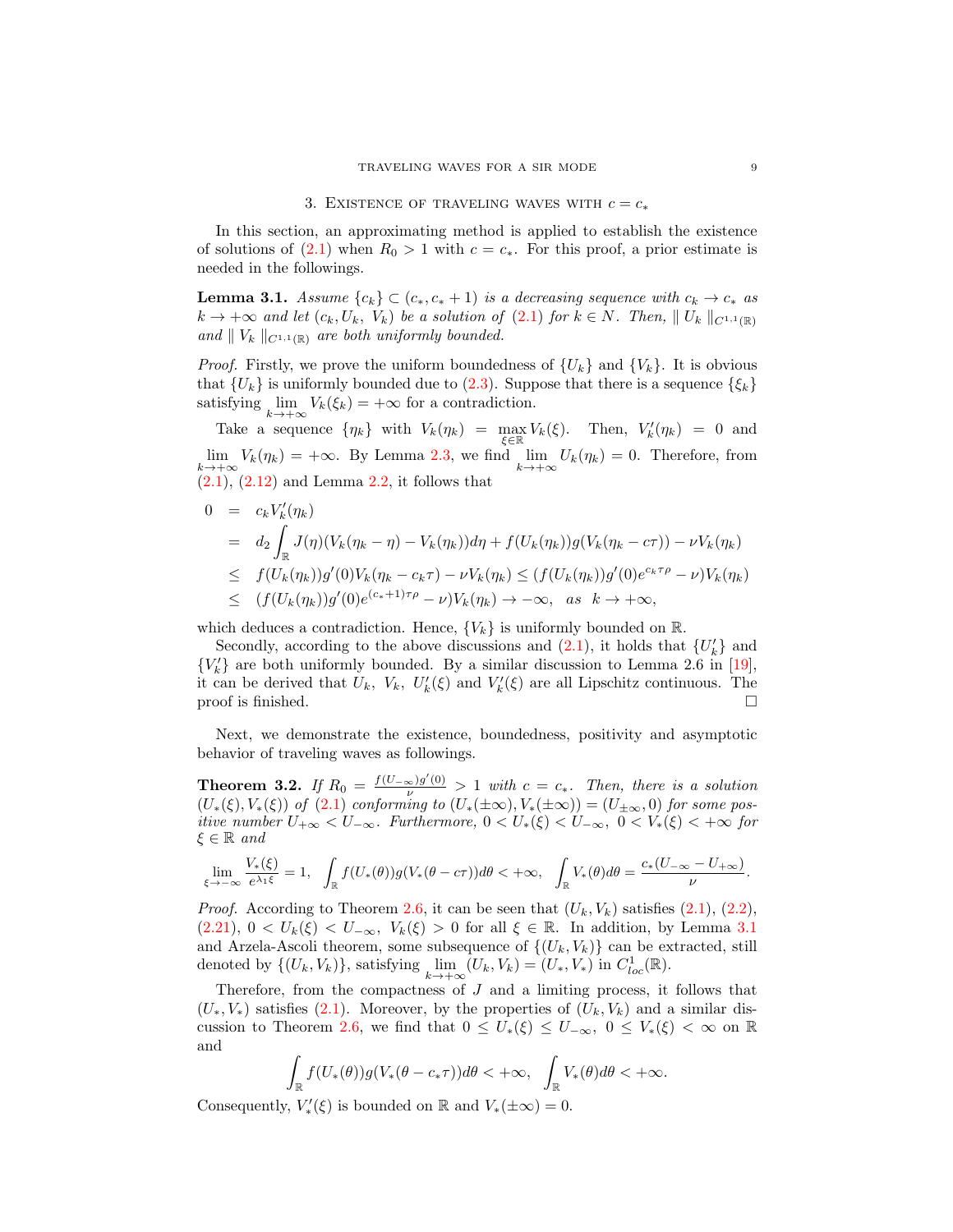The rest of proofs are divided into the following three steps.

**Step 1.**  $U_*(\pm \infty) = U_{\pm \infty}$  for some  $U_{+\infty} < U_{-\infty}$  and  $\int_{\mathbb{R}} V_*(\theta) d\theta = \frac{c_*(U_{-\infty} - U_{+\infty})}{\nu}$ . Assume that  $\underline{U}_* := \liminf_{\xi \to -\infty} U_*(\xi) < U_{-\infty}$ . Then, there exists a sequence  $\{\xi_n\}$ with  $\lim_{n\to+\infty}\xi_n = -\infty$  and  $\lim_{n\to+\infty}U_*(\xi_n) = \underline{U}_*.$  Denote that  $((U_*)_n, (V_*)_n)(\xi) =$  $(U_*, V_*)(\xi + \xi_n)$ . As  $|| (U_*)_n ||_{C^{1,1}(\mathbb{R})}$  is uniformly bounded, we can assume generally that  $\lim_{n\to+\infty}(U_*)_n(\xi)=U_\infty(\xi)$  in  $C^1_{loc}(\mathbb{R})$ . Meanwhile, it follows from  $V_*(-\infty)=0$ that  $\lim_{n\to+\infty}(V_*)_n(\xi)=0$  in  $C^1_{loc}(\mathbb{R})$ . Therefore, combining the fact that  $g(0)=0$ with  $(2.1)$ , we obtain

<span id="page-9-1"></span>(3.1) 
$$
c_* U'_{\infty}(\xi) = d_1(J * U_{\infty}(\xi) - U_{\infty}(\xi)), \ \xi \in \mathbb{R}.
$$

From Proposition 3.6 in [\[20\]](#page-12-4), we find that  $U_{\infty}(\xi)$  is a constant function. Furthermore,  $U_{\infty}(\xi) \equiv \underline{U}_{*}$  in  $\mathbb{R}$  by  $U_{\infty}(0) = \underline{U}_{*}$ , which implies  $\lim_{n \to +\infty} (U_{*})_{n}(\xi) \equiv \underline{U}_{*}$  in  $C^1_{loc}(\mathbb{R})$ .

Notice that the solution  $(c_k, U_k, V_k)$  satisfies

<span id="page-9-0"></span>
$$
c_k U'_k(\xi) = d_1 \int_{\mathbb{R}} J(\eta) (U_k(\xi - \eta) - U_k(\xi)) d\eta - f(U_k(\xi)) g(V_k(\xi - c\tau)),
$$
  
(3.2) 
$$
\xi \in \mathbb{R}, \ k \in N.
$$

By an integral process for [\(3.2\)](#page-9-0) from  $-\infty$  to  $\xi_n$  and combining [\(2.22\)](#page-7-0) with  $U_k(-\infty)$  =  $U_{-\infty}$  for all  $n \in N$ , it follows that

$$
c_k[U_k(\xi_n)-U_{-\infty}]
$$
  
=  $d_1 \int_{\mathbb{R}} J(\eta) \eta \int_0^1 (U_{-\infty}-U_k(\xi_n-t\eta)) dt d\eta - \int_{-\infty}^{\xi_n} f(U_k(\xi)) g(V_k(\xi-c\tau)) d\xi.$ 

Owing to  $U_*$  and  $V_*$  are both bounded in R, passing to  $k \to +\infty$  and  $n \to +\infty$ on the above equation, we find that  $0 > c_*(U_* - U_{-\infty}) = 0$ , which deduces a contradiction. Therefore,  $U_*(-\infty) = U_{-\infty}$ .

The remaining proofs in this step are similar to (ii) of Theorem 2.1 in [\[21\]](#page-12-11) and Step 2 of Theorem [2.6](#page-6-2) in this paper, so we omit them here.

Step 2. The functions  $U_*$  and  $V_*$  are both positive on  $\mathbb{R}$ .

Suppose there is a number  $\xi_0 \in \mathbb{R}$  with  $U_*(\xi_0) = 0$ , and thereby  $U'_*(\xi_0) = 0$ . By a similar discussion to [\(2.4\)](#page-3-0), it leads to  $U_*(\xi) \equiv 0$  on R. Consequently, there is a contradiction with the fact  $U_*(-\infty) \neq U_*(-\infty)$ . Hence,  $U_*(\xi) > 0$  in R.

For the proof of positivity of  $V_*(\xi)$ , we still assume some  $\eta_0$  exists satisfying  $V_*(\eta_0) = 0$ . According to  $(2.1)$  and  $V_*(\xi) \geq 0$  in  $\mathbb{R}$ , we obtain

$$
0 = c_* V'_*(\eta_0) = d_2 \int_{\mathbb{R}} J(\eta) V_*(\eta_0 - \eta) d\eta + f(U_*(\eta_0)) g(V_*(\eta_0 - c\tau)) \ge 0.
$$

Therefore,  $V_*(\xi) \equiv 0$  for a similar argument as  $(2.4)$ . Moreover, by  $(2.1)$ ,

$$
c_* U'_*(\xi) = d_1 \int_{\mathbb{R}} J(\eta) (U_*(\xi - \eta) - U_*(\xi)) d\eta, \ \ \xi \in \mathbb{R}.
$$

On the other hand,  $U_*(\xi)$  is a constant function by the same discussions as  $(3.1)$ , which raises a contradiction for the reason of  $U_*(-\infty) \neq U_*(-\infty)$ .

Step 3.  $U_*(\xi) < U_{-\infty}$  for  $\xi \in \mathbb{R}$ .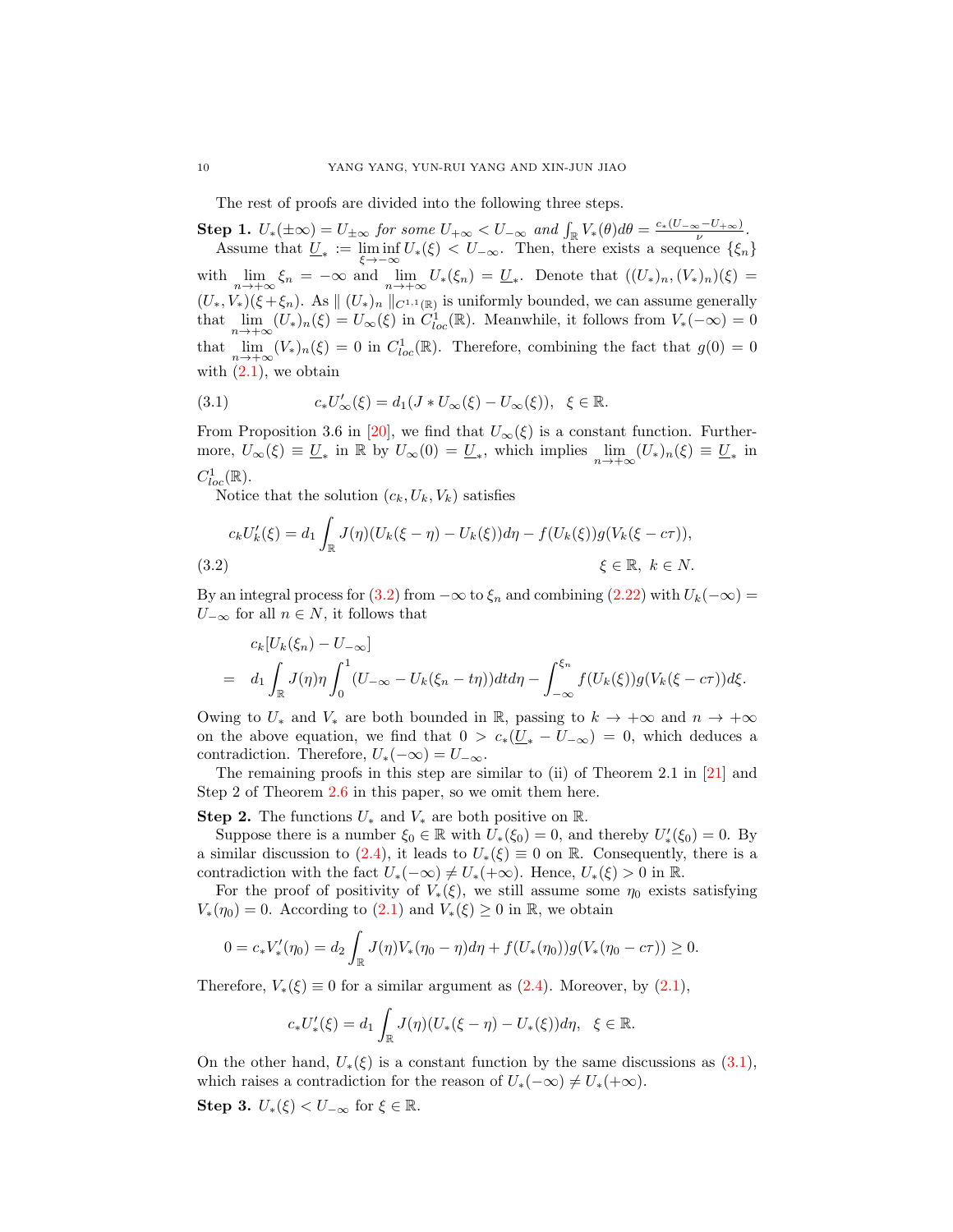Assume that  $U_*(\gamma_0) = U_{-\infty}$  for some  $\gamma_0 \in \mathbb{R}$ . By the fact that  $U_*(\xi) \leq U_{-\infty}$ and  $(2.1)$ , it follows that

$$
0 = c_* U'_*(\gamma_0) = d_1 \int_{\mathbb{R}} J(\eta) (U_*(\gamma_0 - \eta) - U_*(\gamma_0)) d\eta - f(U_*(\gamma_0)) g(V_*(\gamma_0 - c_*\tau))
$$
  

$$
\leq -f(U_*(\gamma_0)) g(V_*(\gamma_0 - c_*\tau)),
$$

which is impossible since the positivity of  $U_*$  and  $V_*$ . This finishes the proof.  $\Box$ 

### 4. Nonexistence of traveling waves

In this section, we prove the nonexistence of solution of  $(2.1)$  by a different approach which depends closely on the conclusions in Section 2.

**Theorem 4.1.** Suppose  $R_0 = \frac{f(U_{-\infty})g'(0)}{\nu} > 1$ . For every speed  $c < c_*$  with  $c \neq 0$ and any positive number  $\mu_0$ , there are no solutions of  $(2.1)$  satisfying

<span id="page-10-0"></span>(4.1) 
$$
U(-\infty) = U_{-\infty}, \quad V(-\infty) = 0, \quad \lim_{\xi \to -\infty} e^{-\mu_0 \xi} V(\xi) = 1.
$$

*Proof.* For the first case  $0 < c < c_*$ , we assume that  $(2.1)$  admits some positive solution  $(U(\xi), V(\xi))$  conforming to  $(4.1)$  with speed c for a contradiction. Take a sequence  $\{\xi_n\}$  with  $\lim_{n \to +\infty} \xi_n = -\infty$  and denote

$$
U_n(\xi) := U(\xi_n + \xi), \quad V_n(\xi) := \frac{V(\xi_n + \xi)}{V(\xi_n)}, \quad G_n(V_n(\xi - c\tau)) := \frac{g(V_n(\xi - c\tau)V(\xi_n))}{V(\xi_n)}.
$$

By [\(2.1\)](#page-2-1) and  $U(-\infty) = U_{-\infty}$ , we find that  $(U_n(\xi), V_n(\xi))$  satisfies  $\lim_{n \to +\infty} U_n(\xi) =$  $U_{-\infty}$  in  $C^1_{loc}(\mathbb{R})$  and

<span id="page-10-1"></span>
$$
(4.2) \ cV'_n(\xi) = d_2 \int_{\mathbb{R}} J(\eta) V_n(\xi - \eta) d\eta - (d_2 + \nu) V_n(\xi) + f(U_n(\xi)) G_n(V_n(\xi - c\tau)).
$$

Define  $\omega(\xi) = \frac{V'(\xi)}{V(\xi)}$  $\frac{V'(\xi)}{V(\xi)}$ . It is clear that  $\omega(\xi)$  is bounded in  $\mathbb R$  by a similar discussion to Lemma [2.2.](#page-3-5) Moreover,  $V_n(\xi)$ ,  $V'_n(\xi)$  and  $V''_n(\xi)$  are all locally uniformly bounded on R by the fact that  $V_n(\xi) = e^{\int \xi_n^{f_n+\xi} \omega(s)ds}$  and [\(4.2\)](#page-10-1). Therefore, there is some subsequence of  $\{V_n\}$ , still denoted by  $\{V_n\}$ , conforming to  $\lim_{n\to+\infty} V_n(\xi) = V(\xi)$  in  $C_{loc}^1(\mathbb{R})$ . Furthermore,  $\widetilde{V}(\xi) \geq 0$  in  $\mathbb{R}$  and  $\widetilde{V}(0) = 1$ . Meanwhile, from the fact that  $V(-\infty) = 0$ ,  $g(0) = 0$  and Taylor's formula, it follows that (4.3)

<span id="page-10-2"></span>
$$
\frac{g(V(\xi_n + \xi - c\tau))}{V(\xi_n)} = g'(0) \frac{V(\xi_n + \xi - c\tau)}{V(\xi_n)} + \frac{1}{V(\xi_n)} o(V^2(\xi_n + \xi - c\tau))
$$
  
=  $g'(0) \frac{V(\xi_n + \xi - c\tau)}{V(\xi_n)} + \frac{V(\xi_n + \xi - c\tau)}{V(\xi_n)} o(V(\xi_n + \xi - c\tau))$   
=  $g'(0) V_n(\xi - c\tau) + V_n(\xi - c\tau) o(V(\xi_n + \xi - c\tau)).$ 

Consequently, by the boundedness of  $V_n(\xi)$  and  $(4.3)$ , it leads to

$$
\lim_{n \to +\infty} \frac{g(V(\xi_n + \xi - c\tau))}{V(\xi_n)} = g'(0)\widetilde{V}(\xi - c\tau).
$$

According to [\(4.2\)](#page-10-1), we obtain

<span id="page-10-3"></span>(4.4) 
$$
c\widetilde{V}'(\xi) = d_2 \int_{\mathbb{R}} J(\eta) \widetilde{V}(\xi - \eta) d\eta - (d_2 + \nu) \widetilde{V}(\xi) + f(U_{-\infty})g'(0) \widetilde{V}(\xi - c\tau).
$$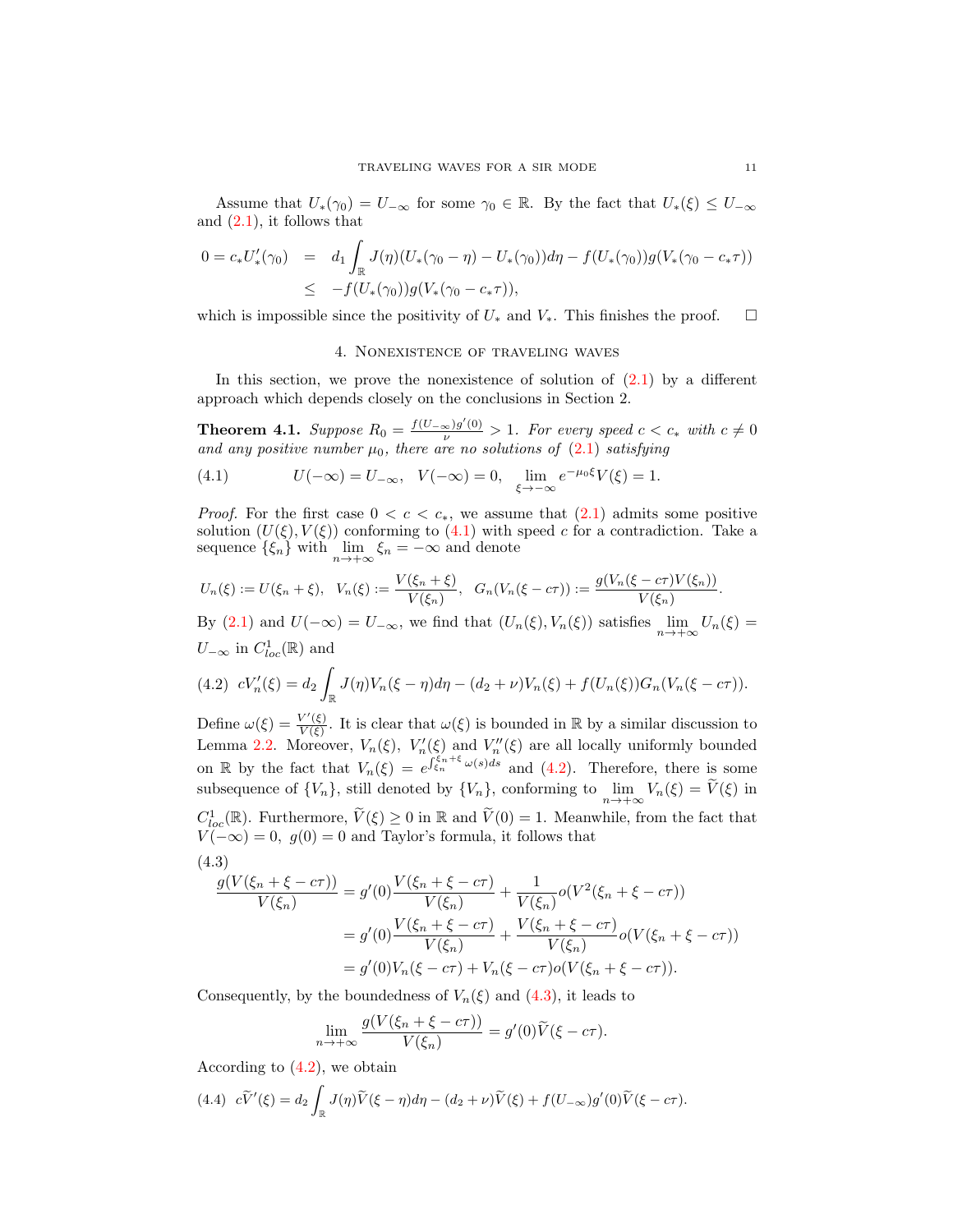Next, we claim that  $\widetilde{V}(\xi) \neq 0$ . Otherwise, the equation  $\widetilde{V}(\xi_0) = 0$  holds for some number  $\xi_0 \in \mathbb{R}$  and it follows from [\(4.4\)](#page-10-3) that

$$
0 = c\widetilde{V}'(\xi_0) = d_2 \int_{\mathbb{R}} J(\eta) \widetilde{V}(\xi_0 - \eta) d\eta - (d_2 + \nu) \widetilde{V}(\xi_0) + f(U_{-\infty})g'(0) \widetilde{V}(\xi_0 - c\tau) \ge 0.
$$

Therefore,  $\widetilde{V}(\xi) \equiv 0$  in  $\mathbb{R}$ , which contradicts with  $\widetilde{V}(0) = 1$ .

<span id="page-11-9"></span>Let  $\widetilde{\omega}(\xi) = \widetilde{V'}(\xi)/\widetilde{V}(\xi)$ . Since  $\lim_{\xi \to -\infty} e^{-\mu_0 \xi} V(\xi) = 1$ , it leads to

(4.5) 
$$
\widetilde{V}(\xi) = e^{\mu_0 \xi} \cdot \lim_{n \to +\infty} \frac{e^{-\mu_0(\xi + \xi_n)} V(\xi + \xi_n)}{e^{-\mu_0 \xi_n} V(\xi_n)} = e^{\mu_0 \xi}
$$

and thereby  $\widetilde{\omega}(\xi) \equiv \mu_0$  in R. Meanwhile, dividing both sides of [\(4.4\)](#page-10-3) by  $\widetilde{V}(\xi)$  and combining  $(2.6)$  with  $(4.5)$ , we have

$$
\begin{split} c\widetilde{\omega}(\xi) &= d_2 \int_{\mathbb{R}} J(\eta) e^{\int_{\xi}^{\xi - \eta} \widetilde{\omega}(s) ds} d\eta - (d_2 + \nu) + f(U_{-\infty}) g'(0) \frac{\widetilde{V}(\xi - c\tau)}{\widetilde{V}(\xi)} \\ &= d_2 \int_{\mathbb{R}} J(\eta) e^{\int_{\xi}^{\xi - \eta} \widetilde{\omega}(s) ds} d\eta - (d_2 + \nu) + f(U_{-\infty}) g'(0) e^{-\mu_0 c\tau} .\end{split}
$$

Therefore, according to Proposition 3.7 in [\[20\]](#page-12-4), the limits  $\lim_{\xi \to \pm \infty} \tilde{\omega}(\xi)$  both exist and belong to the root set of the following equation

$$
\triangle_1(\lambda, c) := d_2 \int_{-\infty}^{+\infty} J(\eta) e^{-\lambda \eta} d\eta - c\lambda + f(U_{-\infty}) g'(0) e^{-\mu_0 c \tau} - \nu - d_2.
$$

However,  $\Delta_1(\mu_0, c) = \Delta(\mu_0, c) > 0$  when  $c < c_*$ , which implies a contradiction. For the second case  $c < 0$ , denote  $\varphi(\theta) = U(-\xi)$  and  $\phi(\theta) = V(-\xi)$ . Then,  $(\varphi(\theta), \phi(\theta))$  satisfies

$$
(4.6) |c| \phi'(\theta) = d_2 \left( \int_{\mathbb{R}} J(\eta) \phi(\theta - \eta) d\eta - \phi(\theta) \right) + f(\varphi(\theta)) g(\phi(\theta - |c|\tau)) - \nu \phi(\theta).
$$

Applying a similar discussion as the above case  $0 < c < c_*$ , it can be obtained that the nonexistence of traveling waves with  $c < 0$ . This accomplishes the proof.  $\square$ 

# **REFERENCES**

- <span id="page-11-0"></span>[1] D. G. Aronson and H. F. Weinberger, Nonlinear diffusion in population genetics, combusion, and nerve pulse propagation, Partial Differential Equations and Related Topics, 446 (1975), 5–49. [MR 0427837](http://www.ams.org/mathscinet-getitem?mr=0427837&return=pdf)
- <span id="page-11-1"></span>[2] D. G. Aronson and H. F. Weinberger, [Multidimensional nonlinear diffusion arising in popu](http://dx.doi.org/10.1016/0001-8708(78)90130-5)[lation genetics,](http://dx.doi.org/10.1016/0001-8708(78)90130-5) Adv. Math., 30 (1978), 33–76. [MR 511740](http://www.ams.org/mathscinet-getitem?mr=511740&return=pdf)
- <span id="page-11-5"></span>[3] Z. G. Bai and S. L. Wu, [Traveling waves in a delayed SIR epidemic model with nonlinear](http://dx.doi.org/10.1016/j.amc.2015.04.048) [incidence,](http://dx.doi.org/10.1016/j.amc.2015.04.048) Applied Mathematics and Computation, 263 (2015), 221–232. [MR 3348538](http://www.ams.org/mathscinet-getitem?mr=3348538&return=pdf)
- <span id="page-11-8"></span>[4] J. Coville and L. Dupaigne, [Propagation speed of traveling fronts in nonlocal reaction-diffusion](http://dx.doi.org/10.1016/j.na.2003.10.030) [equation,](http://dx.doi.org/10.1016/j.na.2003.10.030) Nonl. Anal., 60 (2005), 797–819. [MR 2113158](http://www.ams.org/mathscinet-getitem?mr=2113158&return=pdf)
- <span id="page-11-2"></span>[5] A. Ducrot, P. Magal and S. G. Ruan, [Travelling wave solutions in multigroup age-structure](http://dx.doi.org/10.1007/s00205-008-0203-8) [epidemic models,](http://dx.doi.org/10.1007/s00205-008-0203-8) Arch. Ratinal Mech. Anal., 195 (2010), 311–331. [MR 2564476](http://www.ams.org/mathscinet-getitem?mr=2564476&return=pdf)
- <span id="page-11-6"></span>[6] A. Ducrot and P. Magal, [Travelling wave solutions for an infection-age structured model with](http://dx.doi.org/10.1017/S0308210507000455) [diffusion,](http://dx.doi.org/10.1017/S0308210507000455) Proc. Roy. Soc. Edinburgh Sect. A Math., 139 (2009), 459–482. [MR 2506782](http://www.ams.org/mathscinet-getitem?mr=2506782&return=pdf)
- <span id="page-11-3"></span>[7] P. C. Fife and J. B. Mcleod, [The approach of solutions nonlinear diffusion equations to](http://dx.doi.org/10.1007/BF00250432) [traveling front solutions,](http://dx.doi.org/10.1007/BF00250432) Arch. Ratinal Mech. Anal., 65 (1977), 335–361. [MR 0442480](http://www.ams.org/mathscinet-getitem?mr=0442480&return=pdf)
- <span id="page-11-4"></span>[8] K. P. Hadeler and M. A. Lewis, Spatial dynamics of the diffusive logistic equation with a sedentary compartment, Can. Appl. Math. Q., 10 (2002), 473-499. [MR 2052524](http://www.ams.org/mathscinet-getitem?mr=2052524&return=pdf)
- <span id="page-11-7"></span>[9] W. O. Kermack and A. G. McKendrick, A contribution to the mathematical theory of epidemics, Proc. Roy. Soc. Lond. Ser. B, 115 (1927), 700-721.